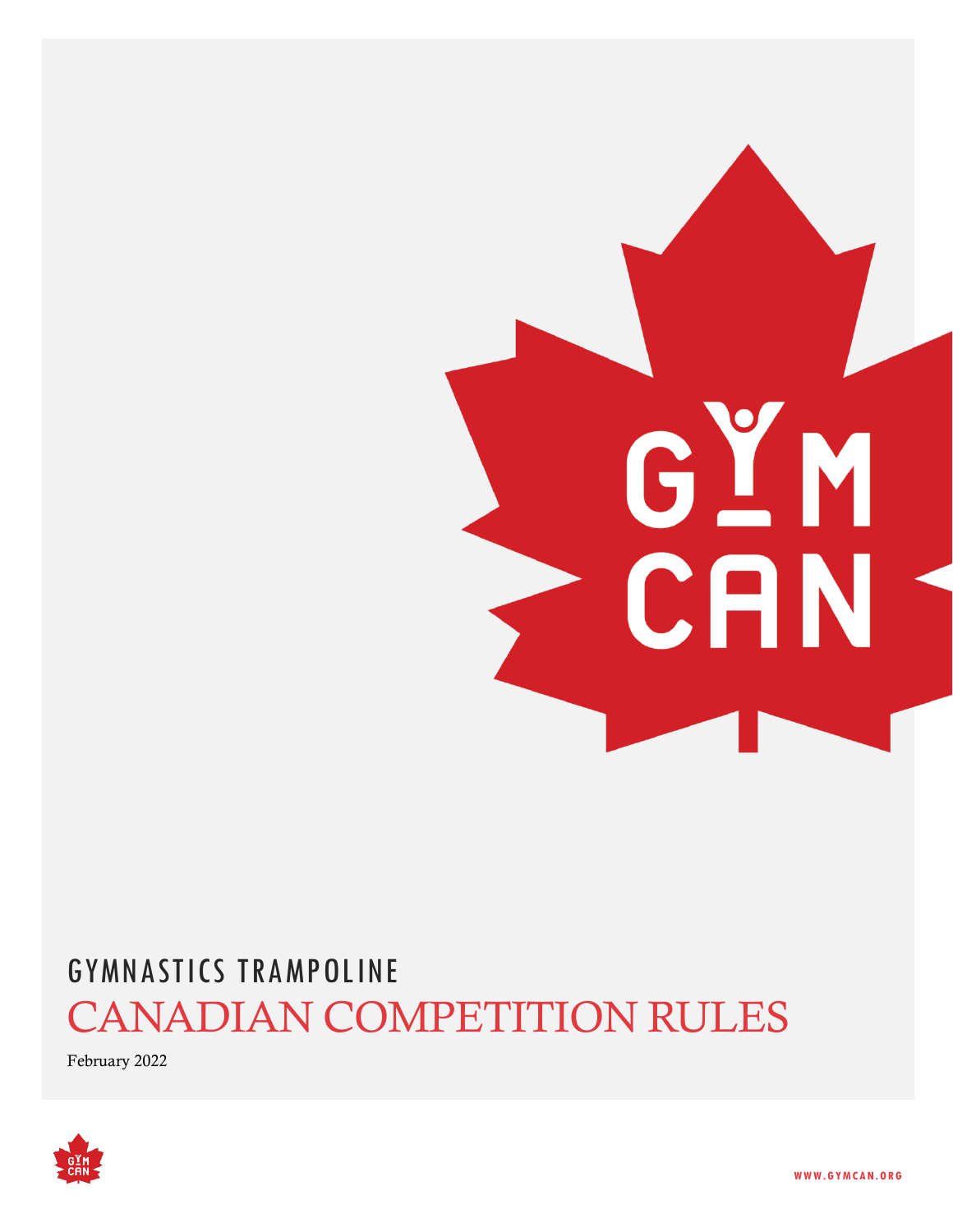# **INTRODUCTION**

These Competition Rules are binding for all sanctioned competitions and championships of Gymnastics Canada (GymCan).

The Canadian Competition Rules shall be the same as the current edition of the FIG Code of Points – Trampoline with the following modifications. The current FIG Code of Points - Trampoline shall be viewed as the authority in case of dispute.

*The following documents should be read in conjunction with these Rules:*

- FIG TRA Code of Points 2022-2024 (Valid through Dec 31, 2024)
- Appendix to Codes of Points (COP)
- Technical Regulations 2022 Section 1 General Regulations
- Technical Regulations 2022 Section 4 Special Regulations for Trampoline Gymnastics
- FIG Apparatus Norms Section 2.4 Trampoline Gymnastics
- FIG General Judges' Rules Cycle 2022-2024 (Valid through Dec 31, 2024)
- FIG TRA Specific Judges Rules 2022-2024 (Valid through Dec 31, 2024)
- FIG TRA World Age Group Competitions Rules 2022-2024 (Valid through Dec 31, 2024)
- FIG TRA World Cup Rules 2022-2024
- FIG TRA World Cup 2022-2024
- Nationals Team Finals (rules and charts)
- 2022 TG Canadian Pathways

*Always refer to the official documents in the event of any contradictions, discrepancies, or interrogations.*

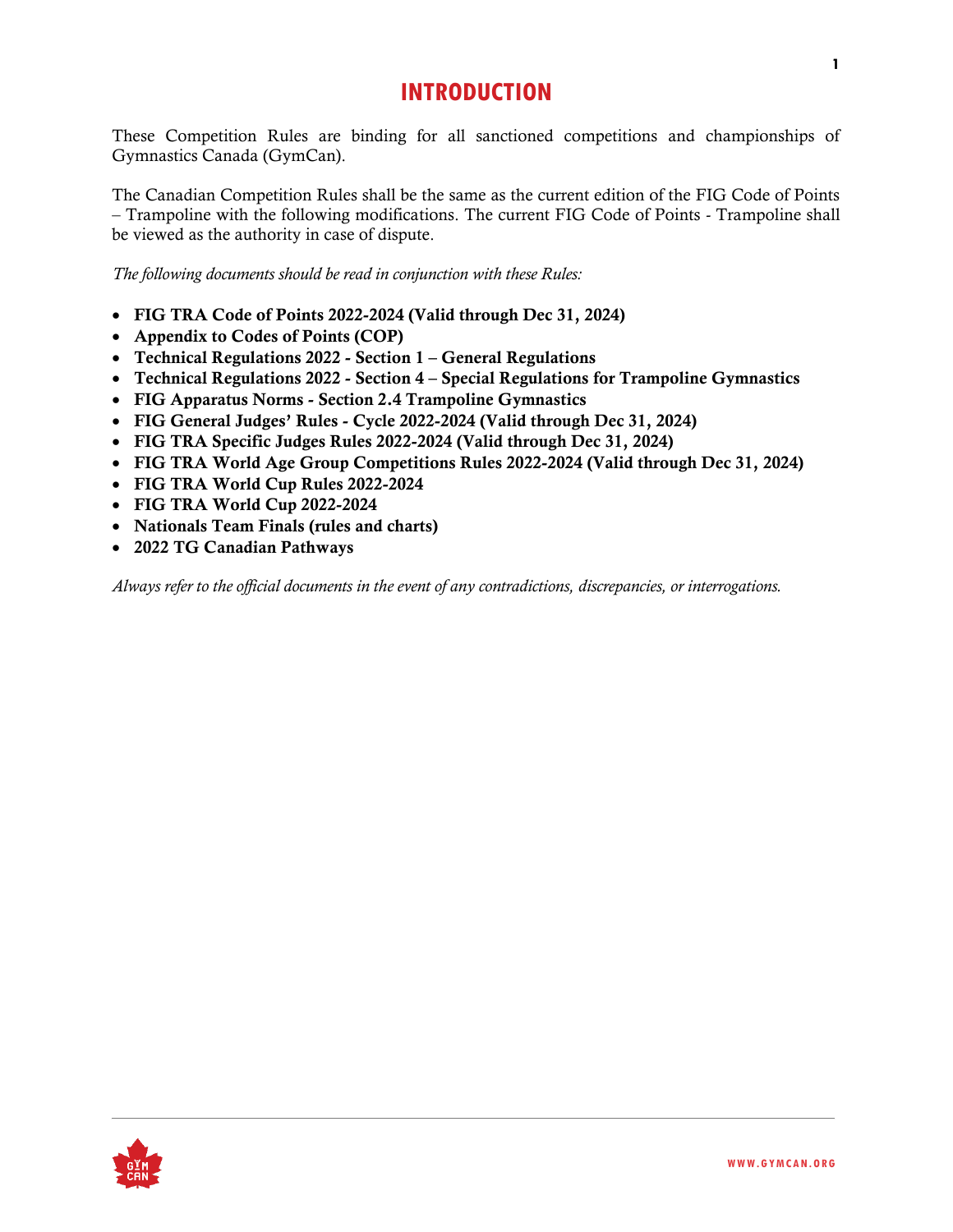# **ALL TG DISCIPLINES**

# **A. GENERAL RULES**

### 1. Individual Competition

### 1.1.Finals

For all categories:

The competitors (or in Synchronized competition, the pairs) with the 10 (ten) best scores from the Preliminaries will go forward to the Final if they have also met the minimum score to enter into Finals. There is no limit of two competitors per club or per province. Fresh start finals will be applied at Elite Canada. At Canadian Championships, the total score from preliminaries and finals will be cumulative.

### 2. Team Competition

Please refer to the document Nationals Team Finals (rules and charts).

### 3. Winners

- 3.1.The winner is the gymnast with the highest score from the Final round at Elite Canada. At Canadian National Championships, the winner is the gymnast with the highest combined score from the Preliminary and Final Round.
- 3.2.All gymnasts not present for their award (medal or ribbon) will not receive their award and may not receive the credit or their score obtained during the competition, unless given a special permission dealt in advance with a Gym Can representative. This decision will be taken by the Trampoline & Tumbling Program Committee (TTPC).

### 4. Routines

- 4.1.FIG requirements for World and Continental Championships will apply to the Senior category. (Appendix L, part I.)
- 4.2.GymCan compulsory routines are set for Level 1, Level 2, Level 3 and Level 4 categories.
- 4.3.GymCan requirements will apply to some National Categories in all disciplines.
- 4.4.For each missing special requirement, the difficulty judges will apply a penalty of 2.0 pts (ref. 22.3.2). In case of an incomplete routine, a penalty for missing requirement(s) will apply only if the number of missing requirements exceeds the number of missing element(s).
- 4.5.For Levels L5 to Senior, if minimum DD is not performed, a penalty of 0.1 per 0.1 under minimum DD will be deducted from the all voluntary routine scores. This deduction will be applied by the DD judges.

### 5. Dress for Competitors and Spotters

- 5.1.Length of shorts must not be longer than mid-thigh.
- 5.2.Unitard could be mid-thigh length.
- 5.3.Women: Gym shorts may be worn (must be part of the uniform)
	- must not be longer then mid-thigh
	- must be skin-tight
	- the shorts can either be the same colour as the leotard or black (should coordinate with the leotard)
	- athletes who choose to wear shorts from the same Club or Province will have the same brand
	- no obvious logos

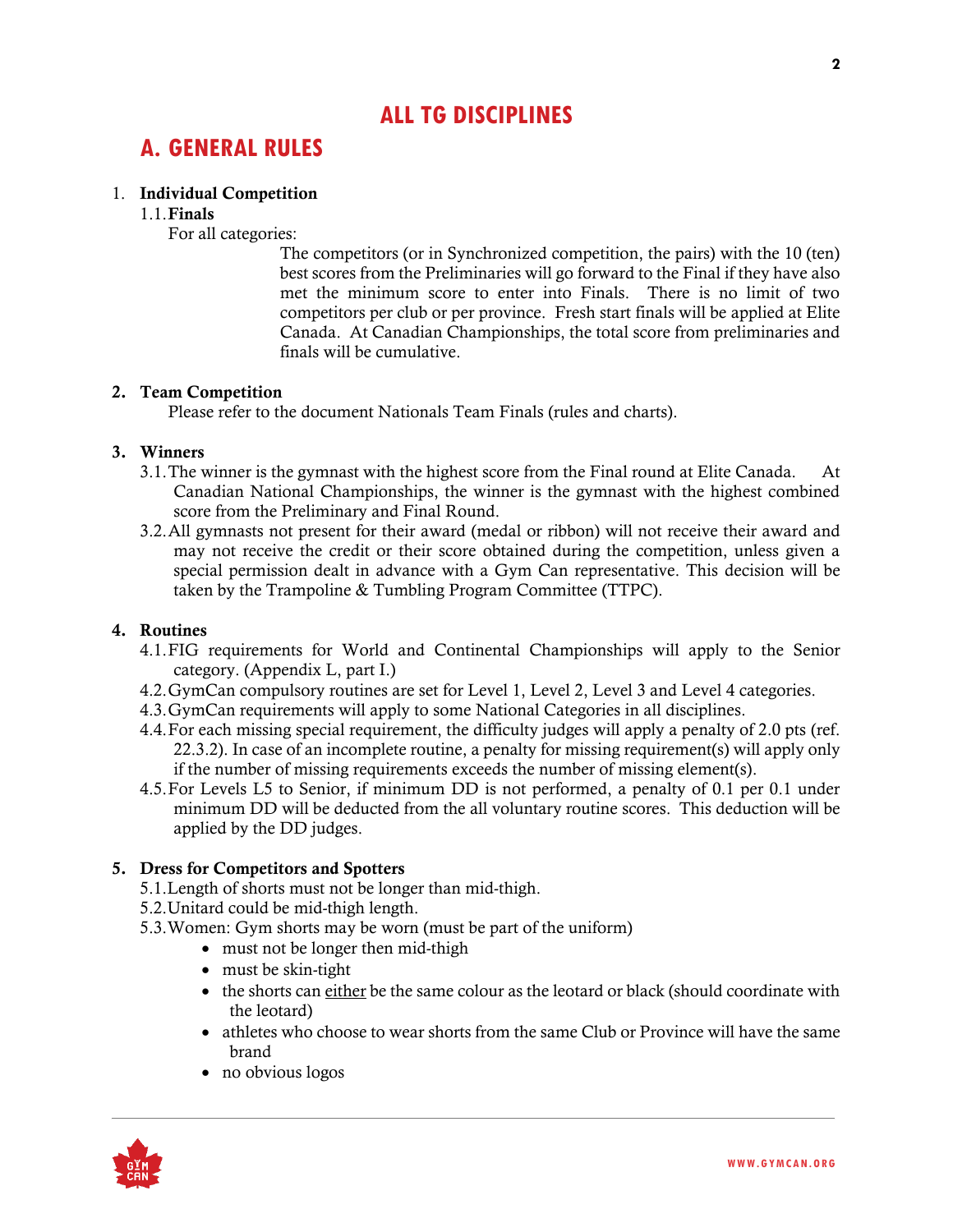- Province/Club athletes can either choose to wear shorts or no shorts (not all the athletes of the same Club or Province are required to choose the same) for Individual Competition.
- Synchro the pair MUST match and either choose to both either wear or not wear shorts.
- Team Events: (eg Team Finals at Canadian Championships) Provincial teams much match and choose to all either wear shorts or no wear shorts.
- 5.4.No jewelry may be worn by competitors, spotters and coaches acting as spotters. Taping of jewelry is not adequate. Medic alert bracelets as well as Blood Glucose Sensors can be worn but must be taped.
- 5.5.When warm up is conducted in the competition gym all competitors and coaches must dress in competition attire or equivalent.
- 5.6.At club events (Elite Canada), athletes must wear their club competition attire in Preliminaries. At Nationals, athletes must wear their province competition attire in Preliminaries. In Finals, athletes have the right to choose their competition attire; it must not be a competition attire from another country; the right to wear the current or any past National Team competition attire is reserved only to athletes that are currently or have been member of a Canadian Team (World Championships, World Age Group Competition and/or international competitions); current members of the National Team must wear the competition attire of the current sponsor.
- 5.7.Any violation of dress code will result in a penalty of 0.2 pts which will be deducted from the total score of any of the routines where the violation occurs.
- 5.8.Attire for awards ceremony will be full Club track suit or National Team track suit (only for athletes on the current Junior or Senior National Teams) at Elite Canada. At National Championships, attire will be full Provincial Track suit, or National Team tracksuit (only for athletes on the current Junior or Senior National Teams).

### NOTE: Silicone socks/shoes are NOT permitted

### 6. Competition Cards

The Chief Recorder refers to the Meet Director.

### 7. Safety Requirements

It shall be the responsibility of the province to provide the required spotters.

### 8. Recorders & Secretariat

- 8.1.Only the approved computer program by GymCan, for recording and printing results must be used. Provinces must have their scoring system approved by GymCan if they are choosing an alternate system. Failure to have scoring system approved could result in mobility not being counted. Results will be posted in a designated area and distributed to all participating teams.
- 8.2.A complete copy of the results must be sent to the Chair of the TTPC and the Gym Can TG Program Manager by the Meet Director.
- 8.3.In case where it is not possible to have a scoring system to judge skills by skill, the same procedure will be done to calculate the Execution score by the total score of each Execution Judge.

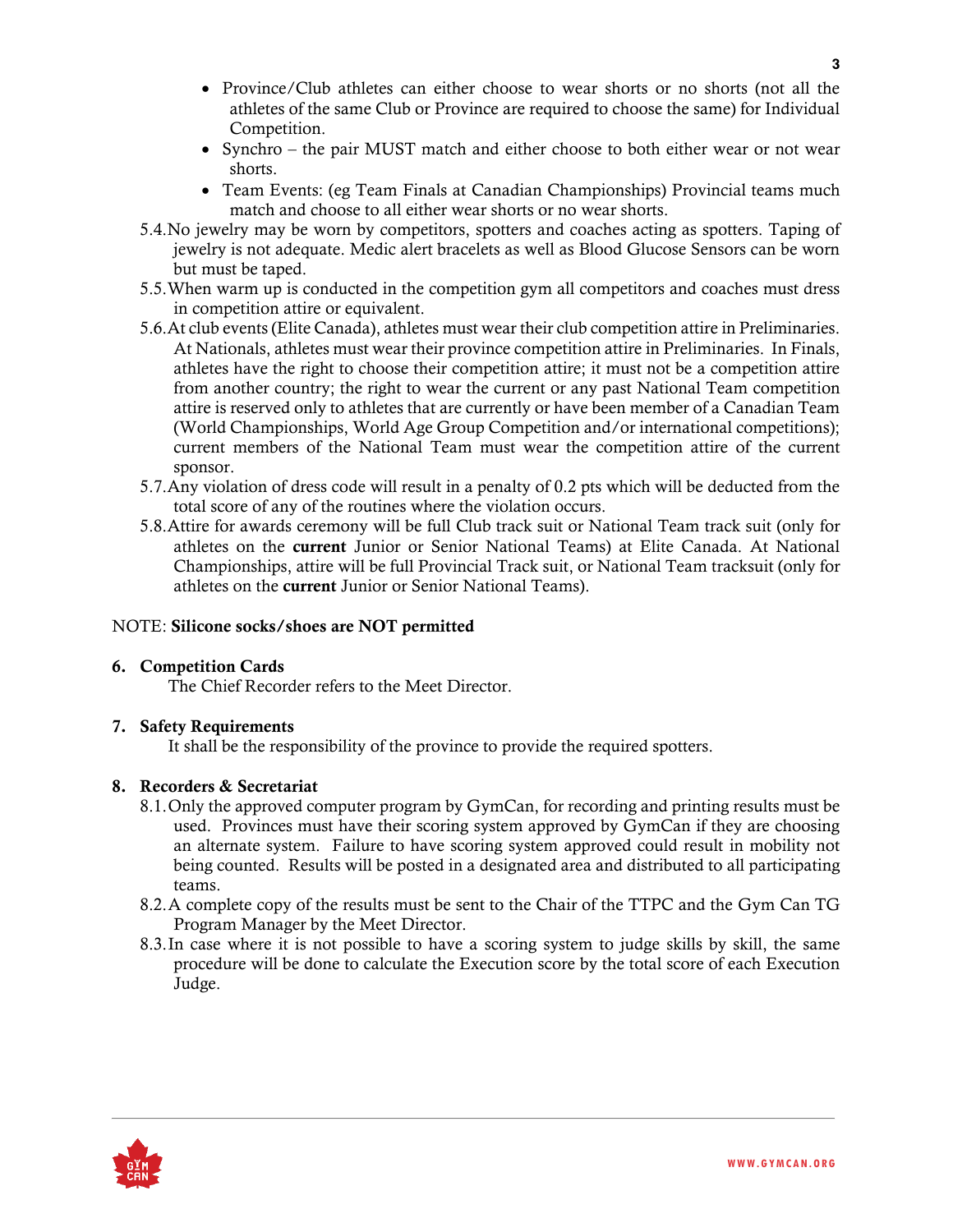# **B. THE JUDGES' PANEL**

### 1. Competition Jury

The Competition Jury list must be posted before the start of the competition.

In case where it is not possible to provide 6 execution Judges, a 4 execution Judge system can be used in Provincial events. In the case where 4 execution judge system is used, the highest and lowest scores will be removed.

National events will have 6 execution judges.

### 2. Duties of the Chair of the Judges' Panel

- 2.1.Written protests will not be allowed. As per FIG regulations, an official representative is to approach the Chair of the Judges Panel, before the end of the round, in a controlled and friendly manner and advise of a possible error. It will be the CJP's responsibility to confer with the Difficulty Judges to determine if it is a legitimate concern requiring review, or if it is unfounded and a video review is not required. Please note that no protests can be requested for Execution or Horizontal displacement score. However, inquiries can be made if an error has been made in calculation. Inquiries and Protests are permitted for Degree of Difficulty only.
- 2.2. Decide and apply penalty for unsportsmanlike conduct 0.6 pts

### 3. Duties of the Judges for Difficulty

- 3.1. Bonuses must be calculated and must appear in a special box identifying the bonus. Bonus should not be combined with difficulty.
- 3.2.Apply penalty for failing to comply with the special requirements 2.0 pts
- 3.3. There will be an extension of time regarding FIG Code of Points rule 20.13 when an official representative may approach the Chair of the Judges Panel about obvious errors to the determination of the mobility element as this will not necessarily be posted before the end of a round.
- 3.4. For Levels L5 to Senior, if minimum DD is not performed, refer to 4.5 in the General Rules for all Disciplines.

# **TRAMPOLINE**

# **A. GENERAL RULES**

### 1. Synchronized Competition

 Pairing from different provinces is allowed for National Team members Junior, Development and Senior.

# **B. COMPETITION PROCEDURE**

### 1. Repetition of Elements

For Level 1, Level 2, Level 3 and Level 4, repetition of a non-DD element within a routine will result in a penalty of 0.4 pts.

For all National Levels, repetition of an Element that is not identified to have DD value will result in a penalty of 2.0 pts.

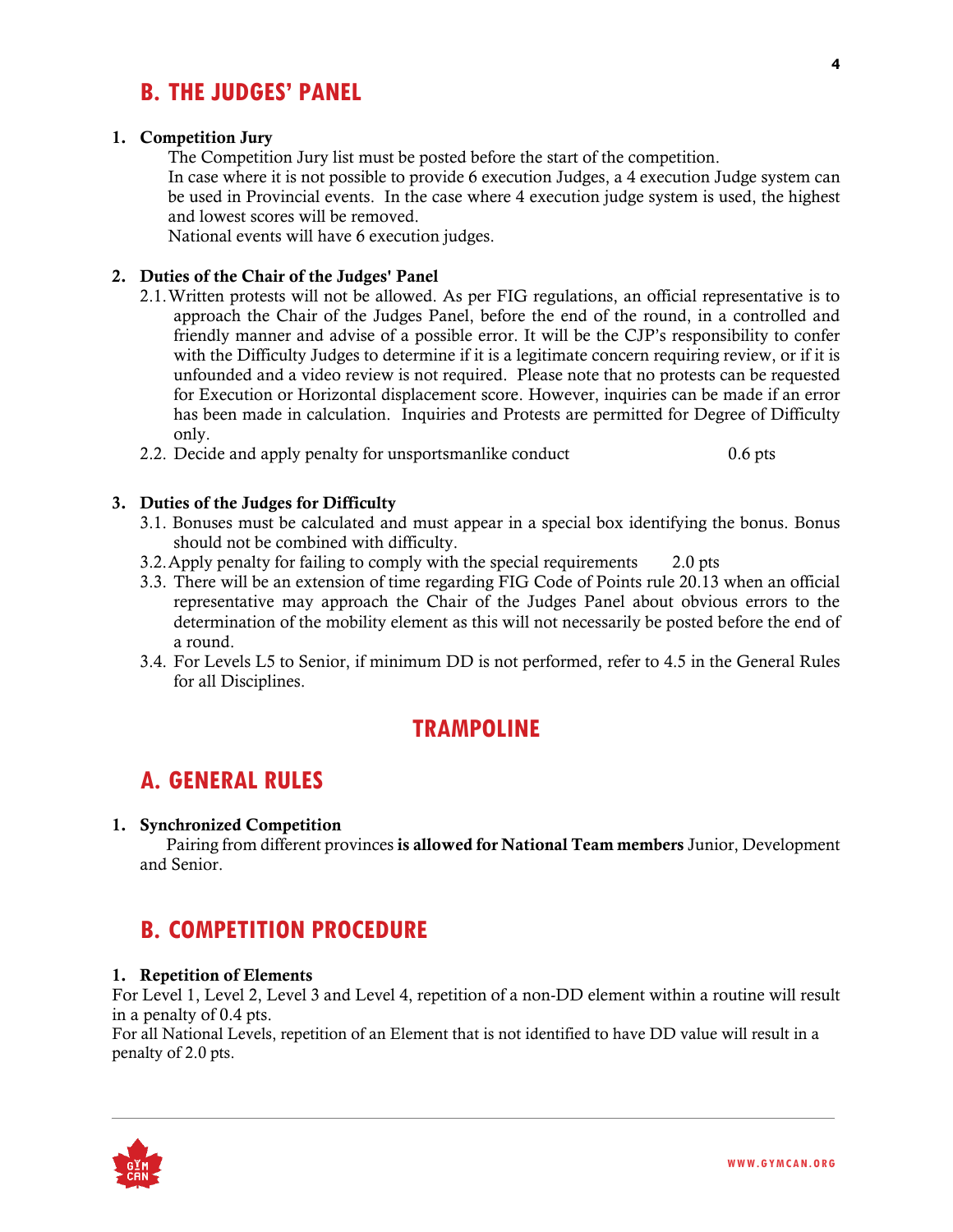### 2. Scoring

2.1.The limit of difficulty per element will NOT be applied in Canada.

### 2.2.Method of Scoring

- 2.2.1. If applicable, "B" mark (bonus) is included in the formula for individual trampoline. Score = E (max. 20 pts) + H (max. 10 pts) + D + T - Penalty + B
- 2.2.2. If applicable, "B" mark (bonus) is included in the formula for synchronized trampoline. Score = E (max.10pts) + H (max.10pts) + S (max.20pts) + D - Penalty + B

### 3. Qualification to finals

3.1.Up to ten (10) athletes can qualify for the final. The following scores must be met.

|                         |      | L6   |      | Junior | Senior |
|-------------------------|------|------|------|--------|--------|
| <b>Trampoline Women</b> | 51.0 | 52.6 | 52.6 | 53.6   | 33.0   |
| Trampoline Men          | 51.0 | 54.6 | 54.6 | 56.6   | 36.0   |
| Synchronized Women      | 24.0 | 25.0 |      |        | 29.0   |
| Synchronized Men        | 25.0 | 27.0 |      |        | 31.0   |

# **C. THE JUDGES' PANEL**

### 1. Duties of the Judges for Difficulty

- 1.1.For Level 1, Level 2, Level 3 and Level 4, repetition of a non-DD element within a routine will result in a penalty of 0.4 pts applied by the Difficulty Judges
- 1.2. Judges for difficulty will clearly mark when an athlete has completed the "1 double salto mobility element" for a P4 athlete. This marking will be reflected on the final score sheet.

# **TUMBLING**

# **A. GENERAL RULES**

### 1. Passes

- 1.1.Voluntary passes consist of 8, 5 or 3 elements as per the Canadian Pathways Document. FIG special requirements will apply to the Senior category
- 1.2.GymCan special requirements may apply to all categories.
- 1.3.Only Level 1 competitors are not required to end a completed pass with a somersault. For all categories except Level 1 and Level 2, all passes terminating with a somersault, not being a punch somersault, must end in the landing area.

# **B. COMPETITION PROCEDURE**

### 1. Interruptions of a Pass

- 1.1.Categories Level 1, Level 2, Level 3 and Level 4 will not be terminated if a slight foot bounce occurs during a front somersaulting walkout element but will be considered a major fault.
- 1.2.Category Level 1 ONLY will not be terminated if the athlete performs an element without somersault rotation.
	- 1.2.1. Level 1 passes not ending with summersault should end with a straight jump as a required element. Failing to do so will result in a missing requirement penalty applied by the Degree of Difficulty Judges.
- 1.3.Categories Level 1, Level 2, Level 3 and Level 4 will be terminated if not performing the compulsory pass as prescribed.

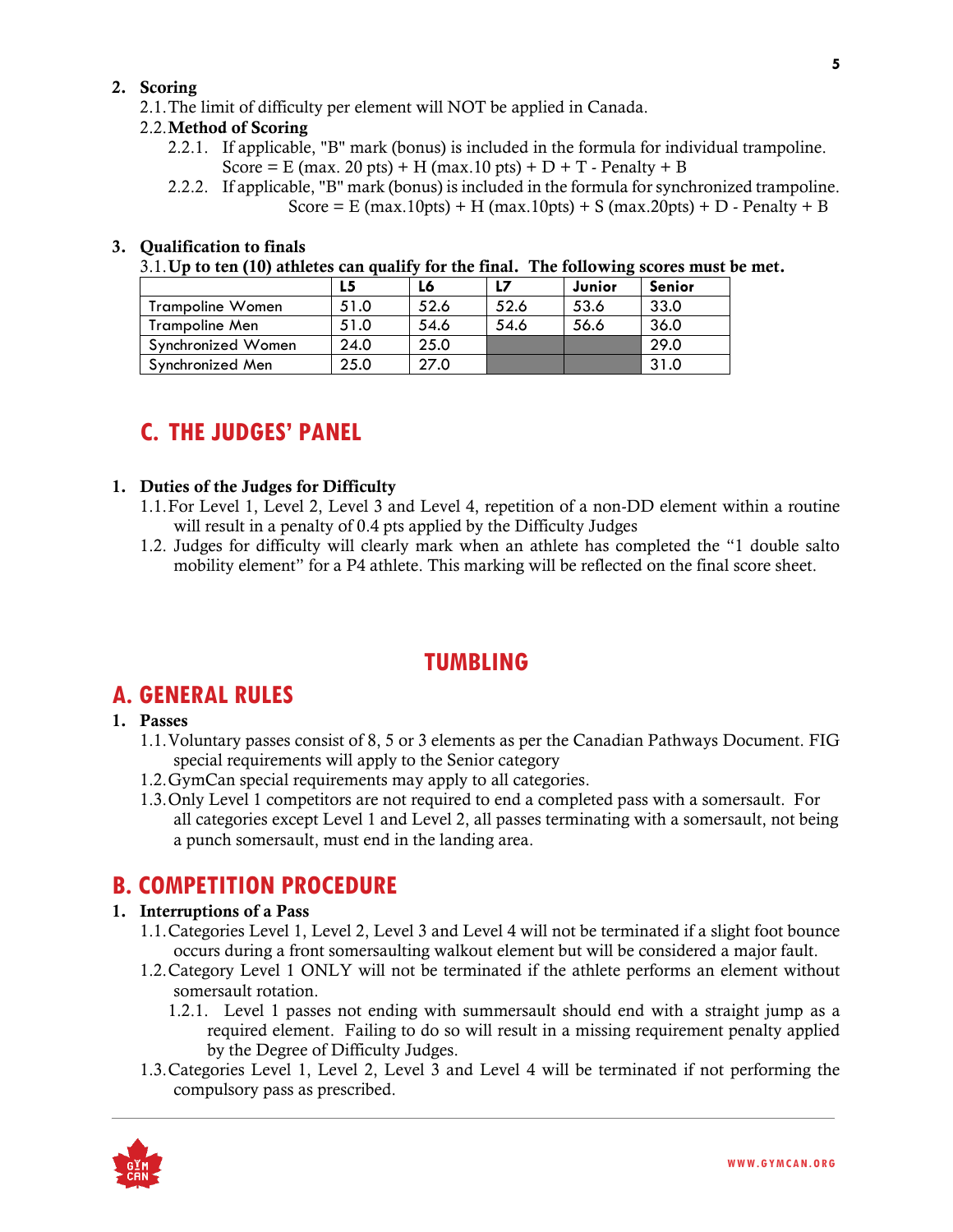### 2. Termination of the Pass

- 2.1.This rule will apply to all categories except Level 1 and Level 2.
	- 2.1.1. (FIG COP 17.3) The last element must be performed from the tumble track to the landing area except in the case of an element in the reverse direction as per §5.5. A failure to observe this rule will result in a penalty of 0.4 points by the CJP (see §20.10)
- 2.2.This rule will apply also for complete passes with 5 or 3 elements, but not for Level 1.
	- 2.2.1. (FIG COP 17.4) All completed passes (8 elements) must end with a somersault, otherwise there will be a penalty of 2.0 points by the CJP (see §20.10)

### 3. Scoring

- 3.1.The limit of difficulty per element will NOT be applied in Canada.
- 3.1.1. Category Level 1: for all non-inverted elements, the value of each half twist will be 0.1 3.2.Method of Scoring
	- 3.2.1. All passes will be scored out of 10.
		- For passes with 5 elements, 5 points will be added.
			- For passes with 3 elements, 7 points will be added.
				- $\circ$  If no attempt is made to perform a 3<sup>rd</sup> element, the score for the pass will be 0.
				- $\circ$  If the 3<sup>rd</sup> skill is incomplete, the routine will be out of 9.0
	- 3.2.2. If applicable, "B" mark (bonus) is included in the formula:

Score =  $E$  (max. 20pts) +  $D$  - Penalty +  $B$ 

### 4. Qualification to finals

4.1.Up to ten (10) athletes can qualify for the final. The following scores must be met.

|       | LЭ         | LO           | Ы    | Junior           | <b>Senior</b> |
|-------|------------|--------------|------|------------------|---------------|
| Women | າາ<br>33.4 | 35つ<br>ے.ں ت | 35.2 | 36.0             | 36.6          |
| Men   | າາ<br>33.4 | 35.6         | 35.6 | ົາ<br>. с<br>ر د | 39.5          |

# **THE JUDGES' PANEL**

- 1. General
	- Apply the penalty for performing restricted element 2.0
	- Level 1 passes not ending with a summersault should end with a straight jump as a requirement (ref. 1.2.1)

### 2. Duties of the Judges for Execution

2.1.One foot landing in straight bounce in Level 1 0.3 pts for total instability

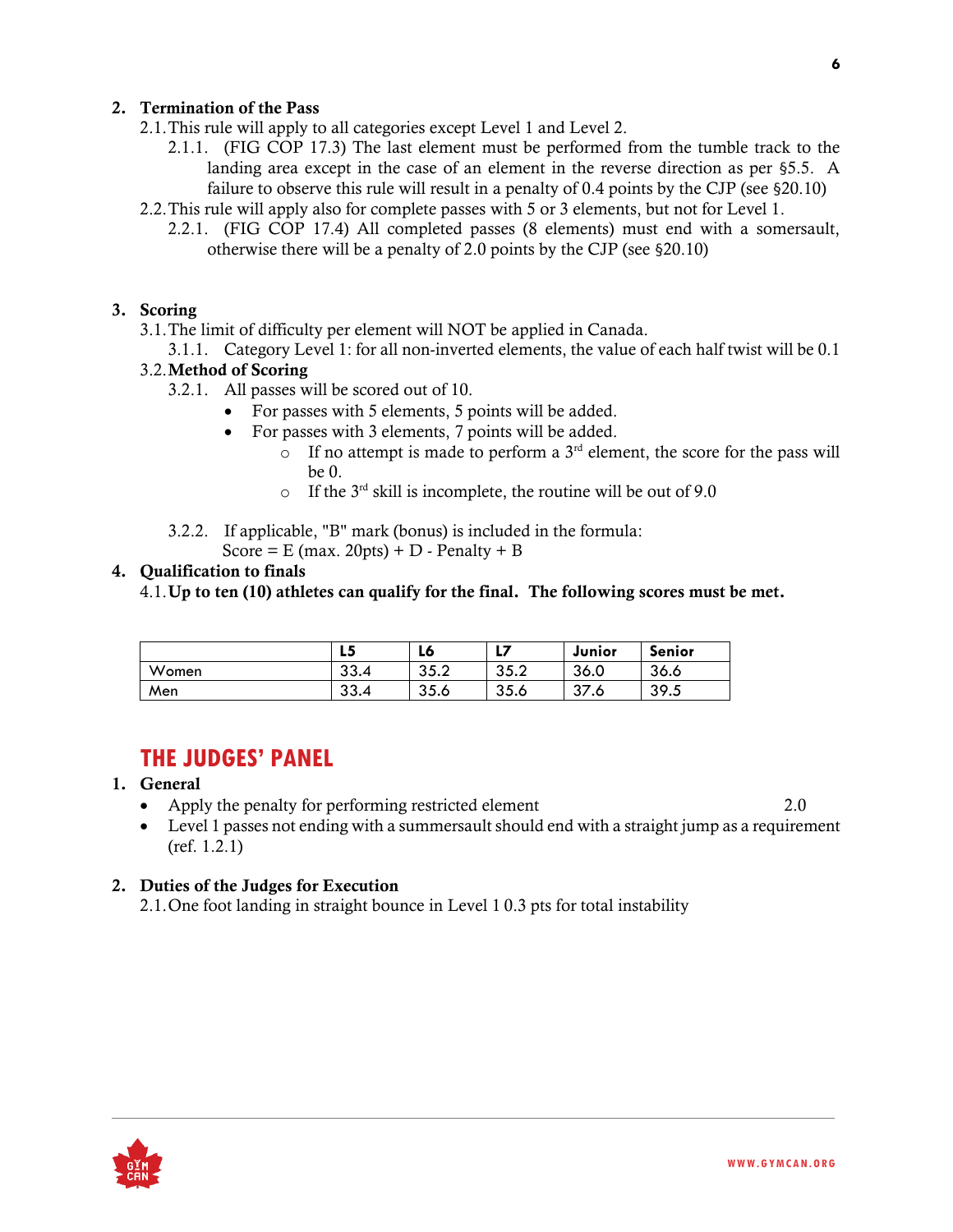# **DOUBLE MINI TRAMPOLINE**

# **A. GENERAL RULES**

### 1. Individual Competition

### 1.1.Preliminaries

- 1.1.1. Preliminaries will consist of 2 passes for all Provincial and National Levels 5 and 6
- 1.1.2. Preliminaries for L7, Junior and Senior will consist of 3 passes.
- 1.1.3. A 4 touch warm-up will be permitted for  $Q2(3^{rd}$  preliminary pass)

### 1.2.Finals

1.2.1. Finals will consist of 2 passes for all Provincial and National Levels

### 2. Passes

- 2.1.GymCan Special requirement may apply
- 2.2.For each missing special requirement, the difficulty judges will apply a penalty of 2.0 pts. The deduction for missing requirements will only apply to complete passes.

# **B. COMPETITION PROCEDURE**

### 1. Repetition of the Same Elements

1.1.For categories Level 1, Level 2, Level 3 and Level 4, repetition of a non-DD element in the same part of a pass (in Qualification or in Finals) will result in a penalty of 0.4 pts.

### 2. Termination of the Pass

2.1.For categories Level 5, Level 6, Junior, Level 7 and Senior, each element must have a minimum 360° somersault rotation, if not the pass will be interrupted.

### 3. Scoring

- 3.1.The limit of difficulty per element will NOT be applied in Canada.
	- 3.1.1. For all non-inverted elements, the value of each half twist will be 0.1.

### 3.2.Method of scoring

3.2.1. If applicable, "B" mark (bonus) is included in the formula.

Score =  $E$  (max. 20pts) +  $D$  - Penalty +  $B$ 

### 4. Qualification to finals

4.1.Up to ten (10) athletes can qualify for the final. The following scores must be met.

|       | L5             | L6   | 17<br>.,     | Junior | Senior |
|-------|----------------|------|--------------|--------|--------|
| Women | 27<br>۰.4<br>◡ | 39.8 | 30.7<br>J7./ | 41.0   | 42.6   |
| Men   | っっ<br>۰.4<br>◡ | 40.4 | 40.4         | 42.4   | 45.8   |

# **C. THE JUDGES' PANEL**

### 1. Duties of the Judges for Difficulty

- 1.1.As per section 5.6, apply the penalty for failing to comply with the special requirements 2.0 pts
- 1.2.For categories Level 1 to Level 4, repetition of a non-DD element refer to Competition Procedure 1.1
- 1.3. Judges for difficulty will clearly mark when an athlete has completed the "1 double salto mobility element" for a P4 athlete. This marking will be reflected on the final score sheet.

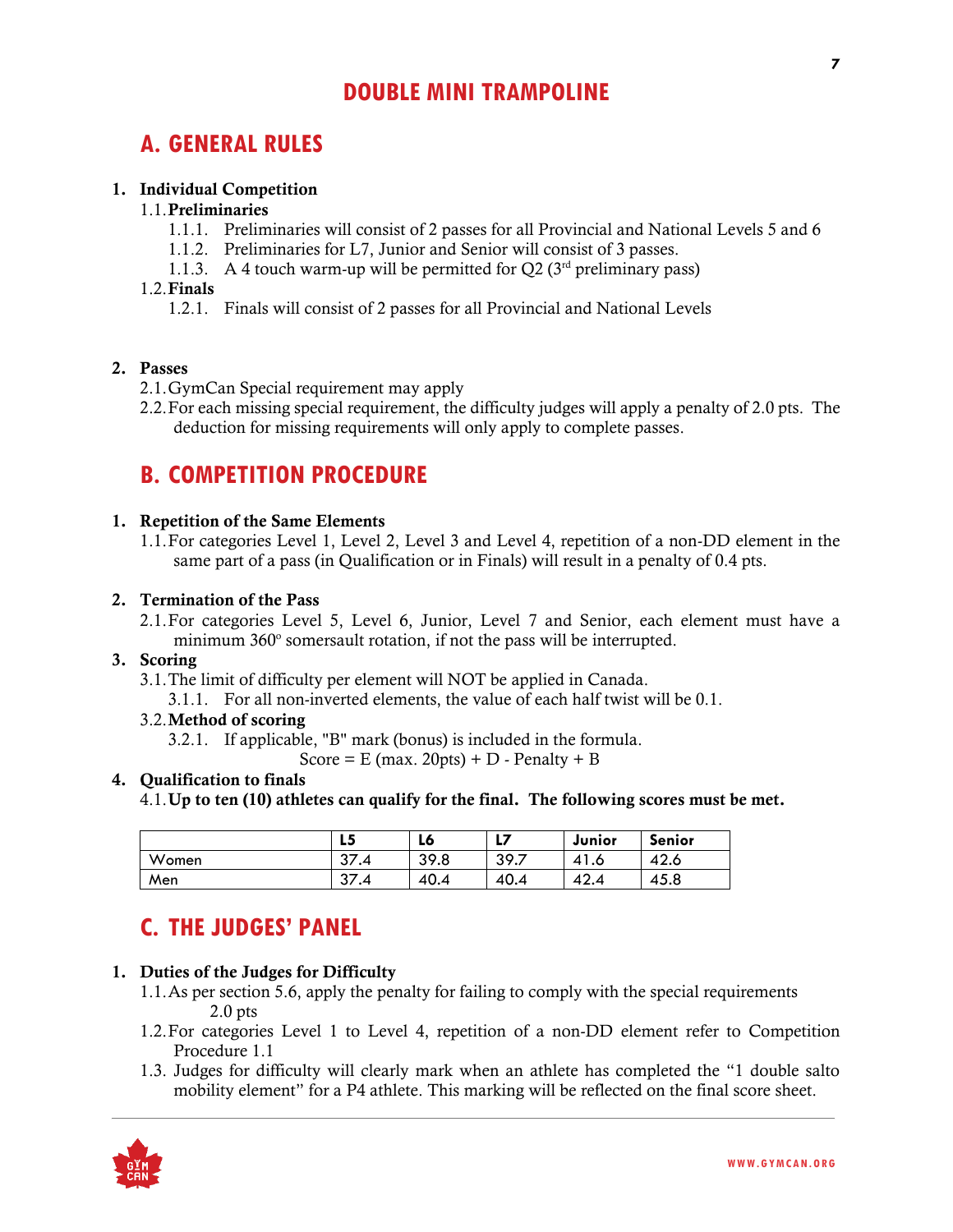# **GUIDE OF JUDGING**

### 1. Difficulty

Looking at the position of the feet at landing, feet rotation of less than 1/2 twist (90°) is considered no twist, feet rotation of less than 1/1 twist (180°) is considered a 1/2 (90°) twist, etc.

### 2. Deductions for execution

• In pike straddle jump, angle of legs in straddle should be  $90^{\circ}$  (+/-  $5^{\circ}$ ) 0.0 - 0.2 pts (this deduction is on top of any possible deduction for body position)



- Deduction for lack of opening shape jumps 0.0 0.3 pts As no clear guidance is currently included in the FIG Code of Points, Canada will use the following guidelines :
	- Opening at top of jump  $0.0$ <br>• Opening up to  $3/4$  height of jump  $0.1$
	- $\blacksquare$  Opening up to 3/4 height of jump
	- Opening up to 1/2 height of jump 0.2
	- Other opening 0.3

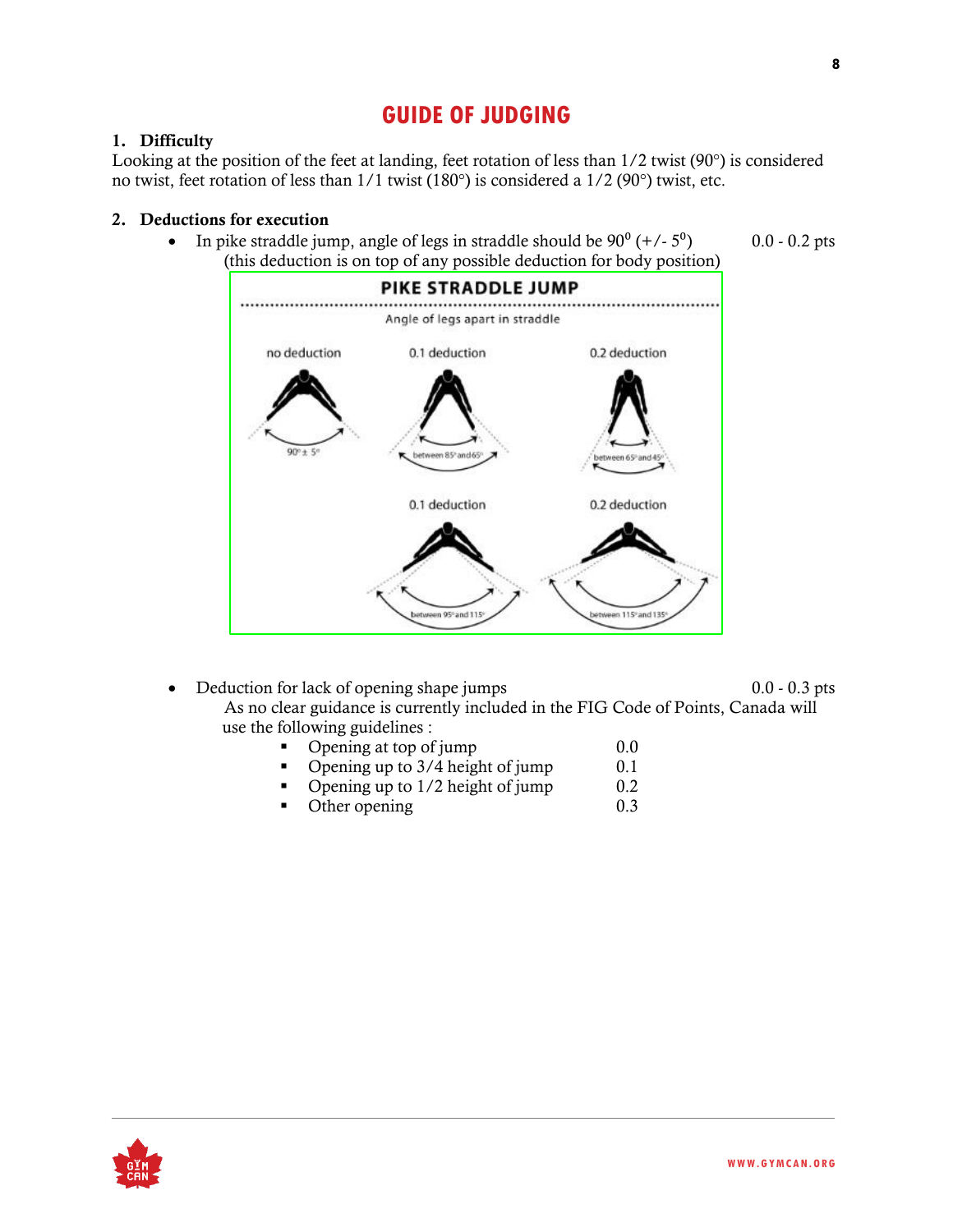# **TIE BREAKING RULES**

### Individual Trampoline

In preliminaries, in case of a tie at any place, the ranking will be determined by the following criteria:

Note: For Senior, it is the counting routine that will be used to determine the tie break.

- 1. The gymnast with the higher T-score of the Voluntary (optional) exercise prevails
- 2. The gymnast with the higher H-score of the Voluntary (optional) exercise prevails
- 3. The gymnast with the higher D-score of the Voluntary (optional) exercise prevails
- 4. The gymnast with the higher E-score of the Voluntary (optional) exercise prevails

In finals, in case of a tie at any place, the ranking will be determined by the final score:

- 1. The gymnast with the higher T-score prevails
- 2. The gymnast with the higher H-score prevails
- 3. The gymnast with the higher D-score prevails
- 4. The gymnast with the higher E-score prevails

If there is still a tie, the tie will not be broken.

### Synchronized Trampoline

In preliminaries, in case of a tie at any place, the ranking will be determined by the following criteria:

Note: For Senior, it is the counting routine that will be used to determine the tie break.

- 1. The gymnast with the higher S-score of the Voluntary (optional) exercise prevails
- 2. The gymnast with the higher H-score of the Voluntary (optional) exercise prevails
- 3. The gymnast with the higher D-score of the Voluntary (optional) exercise prevails
- 4. The gymnast with the higher E-score the Voluntary (optional) exercise prevails

In finals, in case of a tie at any place, the ranking will be determined by the final score:

- 1. The pair with the higher S-score prevails
- 2. The pair with the higher H-score prevails
- 3. The pair with the higher D-score prevails
- 4. The pair with the higher E-score prevails

If there is still a tie, the tie will not be broken.

### Tumbling

In preliminaries and final, in case of a tie at any place, the ranking will be determined by the following criteria:

- 1. The gymnast with the higher D-score of both exercise prevails
- 2. The gymnast with the higher E-score of both exercise prevails

If there is still a tie, the tie will not be broken